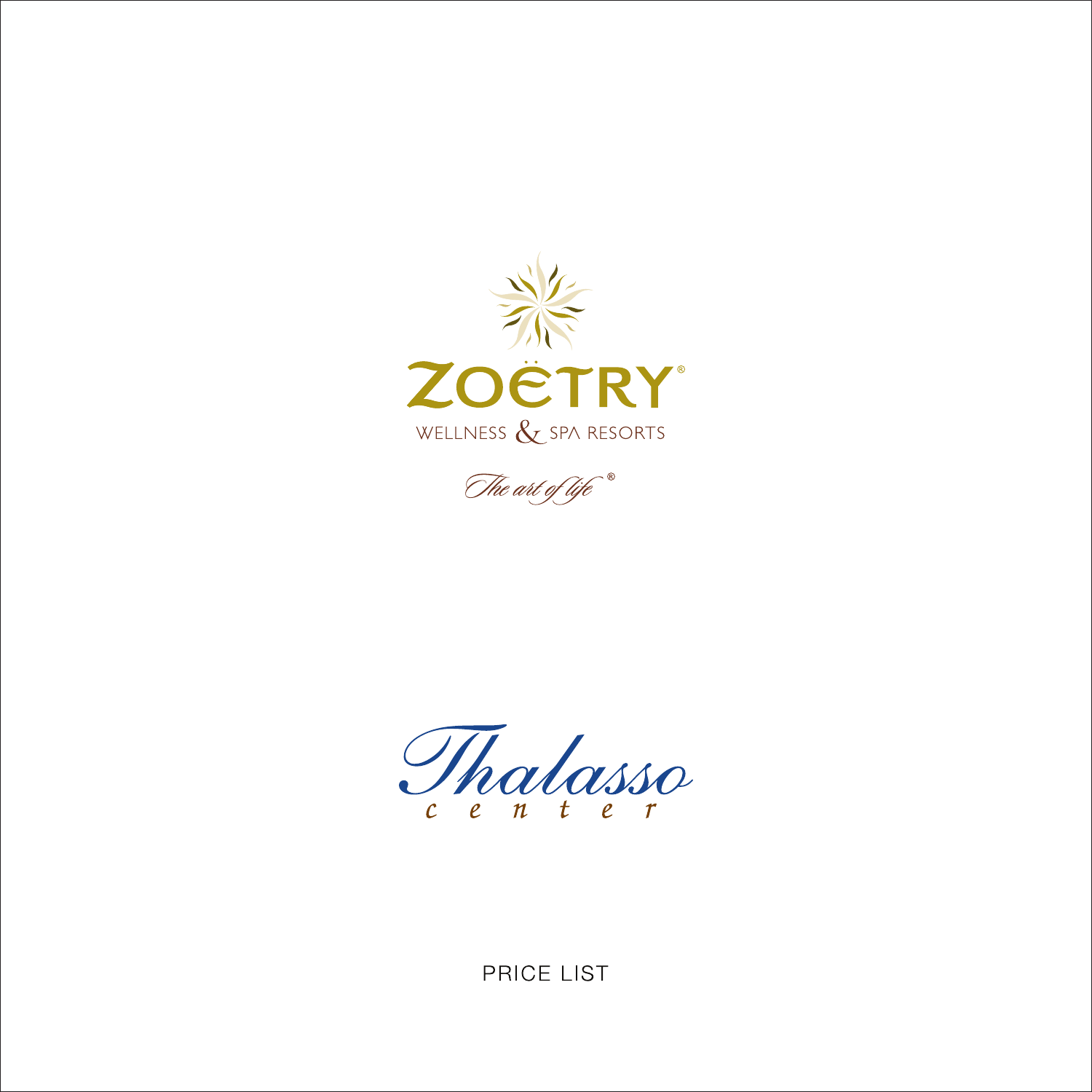|                                                                                                                                              | <b>TIME</b>              | <b>PRICE (USD)</b>                                                                       |
|----------------------------------------------------------------------------------------------------------------------------------------------|--------------------------|------------------------------------------------------------------------------------------|
| <b>THALASSO THERAPY</b>                                                                                                                      |                          |                                                                                          |
| Thalasso bathtub with jet massage (5 programs)<br>·Relaxing<br>·Vascular toning, phlebitis or rheumatoid                                     | 20 minutes<br>15 minutes | \$95<br>\$ 69                                                                            |
| * Enrich your treatment with:<br>- Seaweed essential oil<br>- Massage on face and head<br>- Drinkable micro-filtrated ocean seawater ampoule |                          | $\mathcal{L}$<br>9<br>$\mathcal{L}$<br>$\overline{9}$<br>$\mathcal{L}$<br>$\overline{9}$ |
| <b>Janzu</b> (in the therapeutic seawater pool)<br><b>Marine Affusion Shower Massage</b>                                                     | 50 minutes<br>50 minutes | \$225<br>\$245                                                                           |
| <b>MARINE ALGAE &amp; MARINE MUD TREATMENTS</b>                                                                                              |                          |                                                                                          |
| ·Seaweed Body Treatment<br>* Enrich your treatment with:<br>-Hair repair treatment (refreshes hair color and                                 | 80 minutes               | \$349<br>\$119                                                                           |
| reduces fall-out).<br>-Fit & Tone<br>* Enrich your treatment with:                                                                           | 80 minutes               | \$305                                                                                    |
| -Appliance: G5 (firming and draining)<br>·Aromasea Massage                                                                                   | 50/80 minutes            | \$35<br>\$235 / \$339                                                                    |

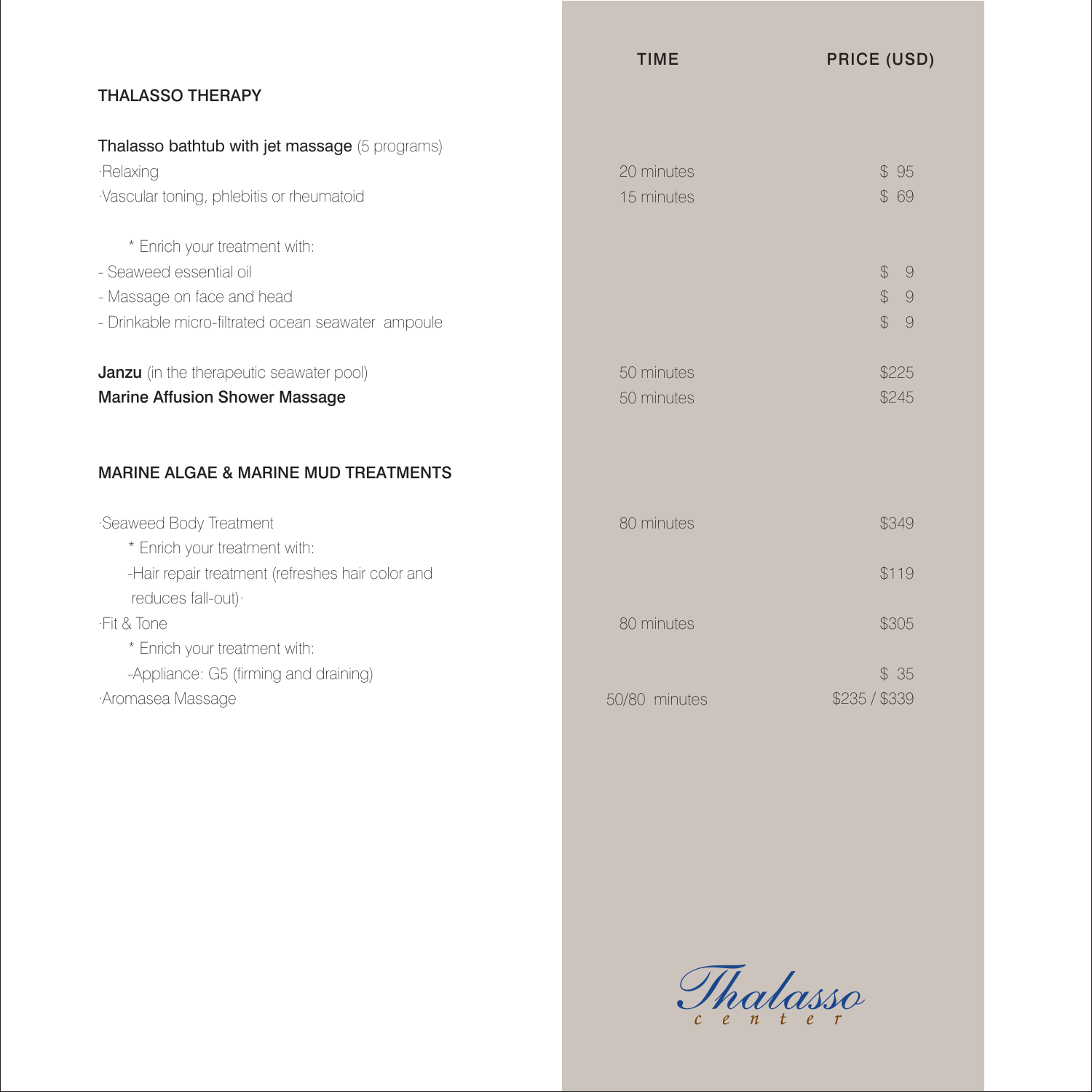## THALASSO FACIAL TREATMENTS

Discovery Facial Beauty Booster Hydration in 3 Dimensions \* Enrich your treatment with: -INDIBA (firming and regenerative) -Deep cleansing (steam and extraction) -Anti-aging eyes (collagen and elastin treatment) - Valmont

## THALASSO DISCOVERY PROGRAM

Thalasso Slimming and Anti-Cellulite Thalasso Beauty Program Thalasso Serenity Anti-Stress Program Thalasso for Men Program

## FACIAL TREATMENTS

Zoëtry Exclusive Facial Citrus Antioxidant Facial **Oxygenating** Essential Shock Diamond Energy Facial \* Enrich your treatment with: -INDIBA (firming and regenerative) - Deep cleansing (steam and extraction) - Anti-aging eyes treatment - Natura Bissé

## MASSAGES

### With appliance

·INDIBA (anti-inflamatory and regenerative) ·G5 (firming)

# TIME PRICE (USD) \$245 \$385 \$365

| 10 minutes | \$35 |
|------------|------|
| 10 minutes | \$35 |
|            | \$79 |

50 minutes 80 minutes 80 minutes

#### 3/6 days 1 day 3 days 4 days \$ 725 / \$2,079 \$865 \$925 \$1,135

| 50 minutes | \$239 |
|------------|-------|
| 50 minutes | \$315 |
| 50 minutes | \$255 |
| 50 minutes | \$285 |
| 60 minutes | \$495 |
|            |       |
| 10 minutes | \$35  |
| 10 minutes | \$35  |
|            | \$55  |

50 minutes 50 minutes  \$205 \$205

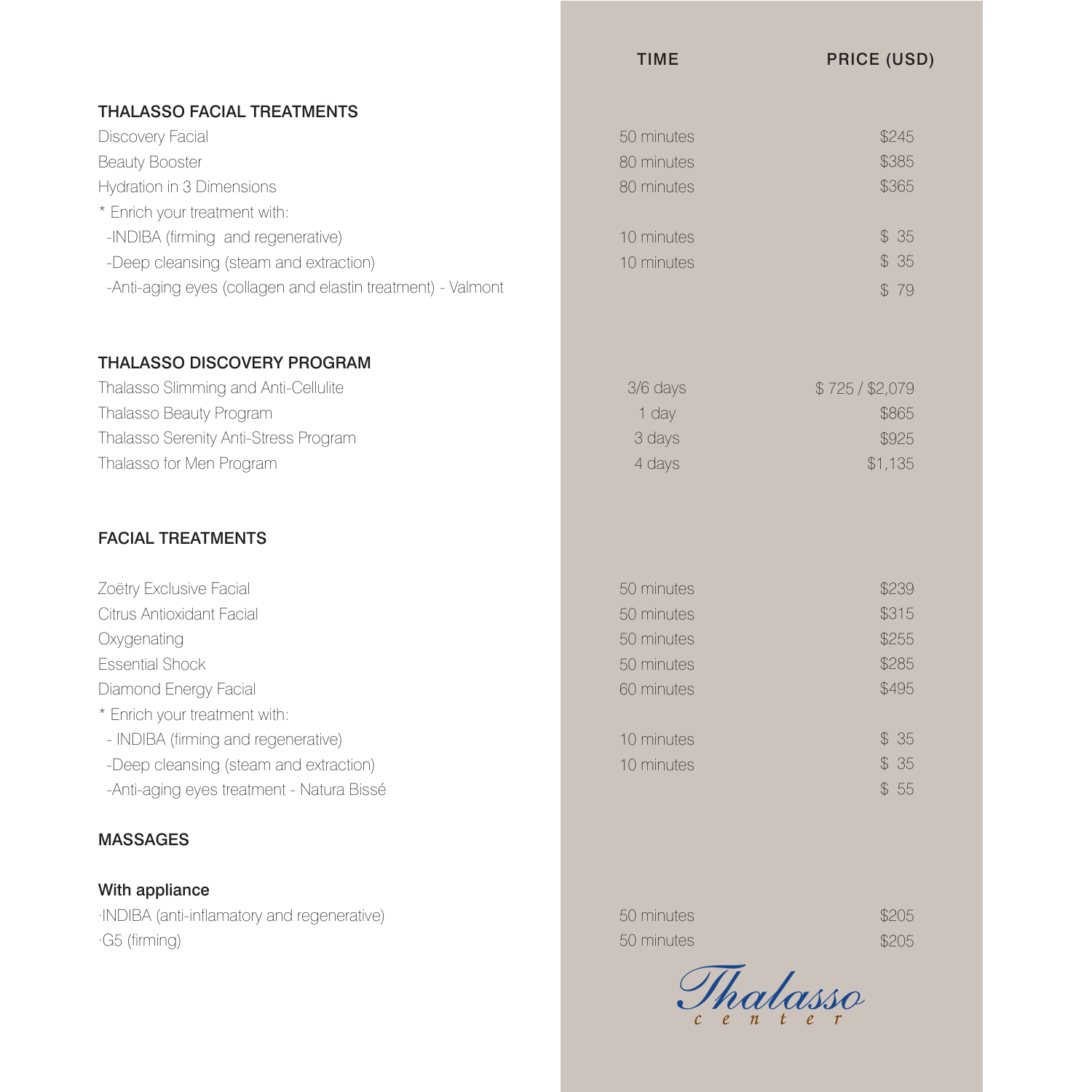|                                                                      | <b>TIME</b>   | <b>PRICE (USD)</b> |
|----------------------------------------------------------------------|---------------|--------------------|
| <b>MASSOTHERAPY</b>                                                  |               |                    |
| Zoëtry Paraiso de la Bonita Signature                                | 50/80 min.    | \$245 / \$305      |
| Relaxing (Aromatherapy)                                              | 50 minutes    | \$235              |
| Swedish                                                              | 50/80 min.    | \$235 / \$285      |
| Mayan                                                                | 80 minutes    | \$305              |
| Sports Massage                                                       | 80 minutes    | \$309              |
| Deep tissue                                                          | 80 minutes    | \$309              |
| Lymphatic drainage                                                   | 80 minutes    | \$285              |
| Hot stones                                                           | 80 minutes    | \$309              |
| Thai                                                                 | 90 minutes    | \$355              |
| Back, neck and shoulder                                              | 25/50 min.    | \$119/\$209        |
| Cranio-facial                                                        | 50 minutes    | \$209              |
| Tired legs and feet                                                  | 50 minutes    | \$209              |
| Hand and feet reflexology with feet paraffin                         | 80 minutes    | \$309              |
| Couples massage with aromatic warm oil (choose the scent)            | 50/80 min.    | \$505 / \$689      |
| * Enrich your treatment with:                                        |               |                    |
| -Aromatic and foamy bathtub at the end of the massage (double cabin) |               | \$79               |
| -Aromatic warm oil candle (massage oil)                              |               | \$ 35              |
| -On the dock                                                         |               | \$79               |
|                                                                      |               |                    |
|                                                                      |               |                    |
| <b>BODY TREATMENTS</b>                                               |               |                    |
|                                                                      |               |                    |
| Moisturizing Body Scrub                                              |               |                    |
| Citrus Exfoliant                                                     | 25/50 minutes | \$119 / \$215      |
| * Enrich your treatment with:                                        |               |                    |
| -Hydrating Massage                                                   | 25 minutes    | \$ 89              |
| -Vichy Shower Marine Affusion Massage                                | 25 minutes    | \$ 89              |
|                                                                      |               |                    |
| <b>Body Wrap</b>                                                     |               |                    |
| La Bonita's Secret                                                   | 80 minutes    | \$285              |
| O2 Body Perfection                                                   | 50 minutes    | \$235              |
| After-Sun Soothing Wrap                                              | 50 minutes    | \$205              |
|                                                                      |               |                    |
|                                                                      |               |                    |

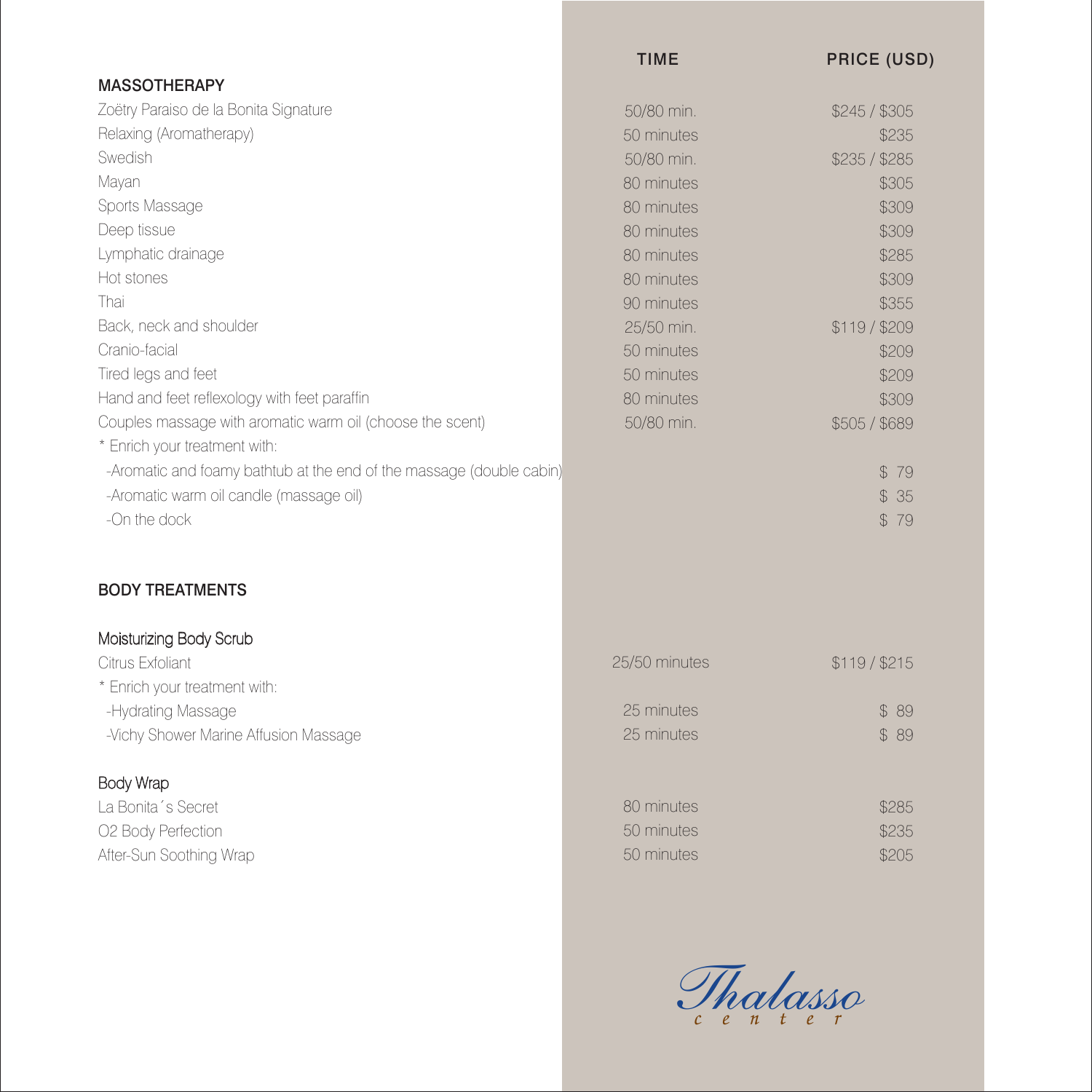|            | PRICE (USD) |
|------------|-------------|
|            |             |
|            |             |
| 60 minutes | \$119       |
| 30 minutes | \$79        |
| 60 minutes | \$105       |
| 40 minutes | \$79        |
| 60 minutes | \$119       |
| 30 minutes | \$109       |
| 30 minutes | \$89        |
| 20 minutes | \$35        |
| 25 minutes | \$45        |
|            |             |
| 30 minutes | \$55        |
| 30 minutes | \$39        |
|            | IIME        |

# **Hairdressing**

Men's haircut (includes washing, drying and styling) Lady's haircut (includes washing, drying and styling) Hairstyle or Iron Shampooing with scalp massage Bridal hair style or trial hair style

- \* Enrich your treatment with:
- Hair repair treatment (refreshes hair color and reduces fall-out) Valmont
- Deep cleansing mask and moisturizing treatment Davines
- Hydration and hair shine Davines

# Make up

Make up Bridal make up or trial make up

 \$ 79 \$109 \$85 / \$109 \$ 65 \$165 40 minutes 60 minutes 40/60 minutes 20 minutes 80 minutes

 $T<sub>1</sub>$ 

 \$105 \$ 95 \$ 99 50 minutes 50 minutes 50 minutes

\$105 \$165 50 minutes 80 minutes

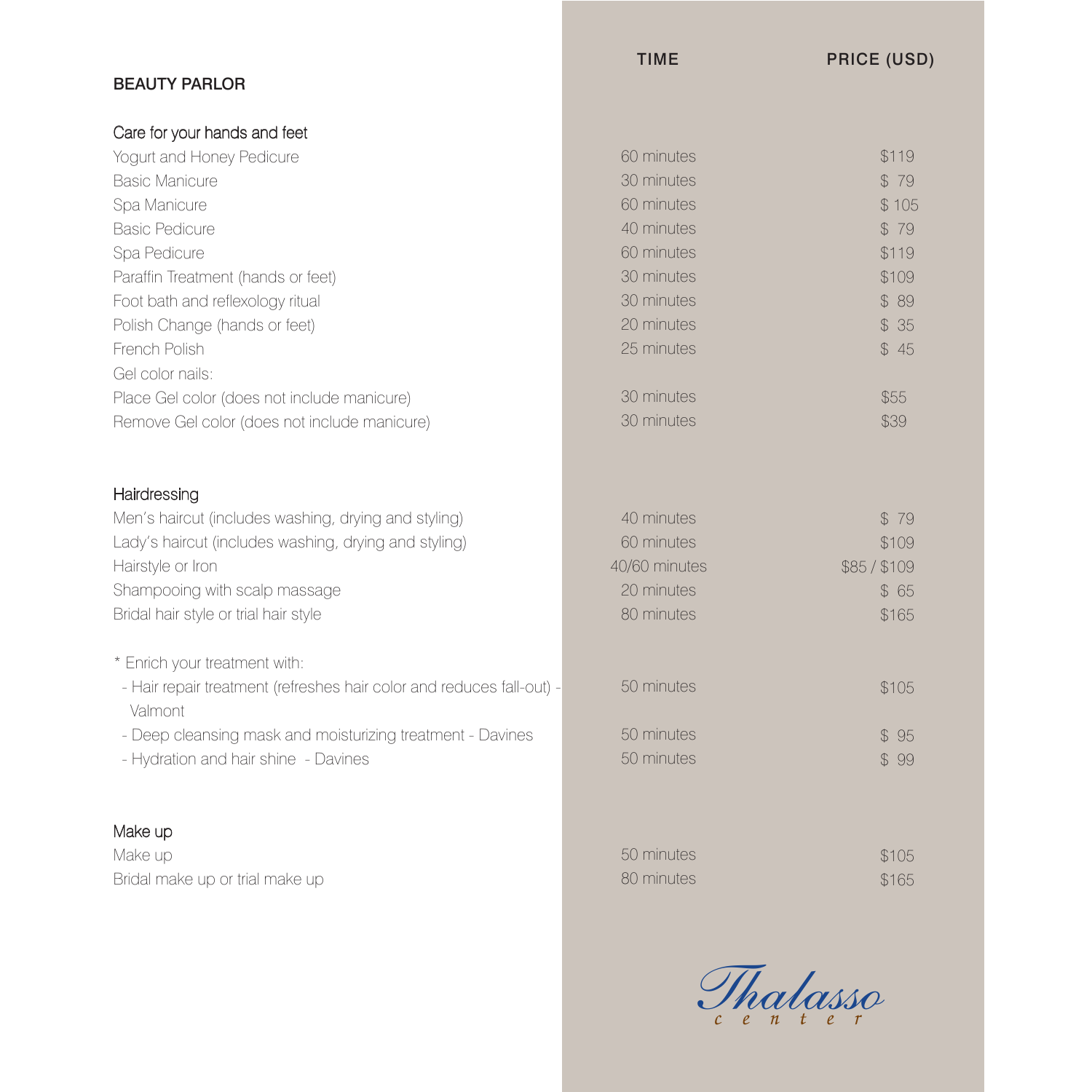|                    | <b>TIME</b> | <b>PRICE (USD)</b> |
|--------------------|-------------|--------------------|
| Waxing services    |             |                    |
| Full leg           | 80 minutes  | \$155              |
| Half leg           | 50 minutes  | \$95               |
| Full arm           | 50 minutes  | \$85               |
| Half arm           | 25 minutes  | \$65               |
| Under arm          | 25 minutes  | \$55               |
| Brazilian          | 50 minutes  | \$99               |
| <b>Bikini line</b> | 30 minutes  | \$95               |
| <b>Back</b>        | 50 minutes  | \$79               |
| Upper lip          | 15 minutes  | \$39               |
| Eyebrows           | 25 minutes  | \$65               |
| Nose               | 15 minutes  | \$39               |
| Ears               | 15 minutes  | \$39               |
|                    |             |                    |

# SPA PACKAGES

·

Welcome to Zoëtry Foot Ritual (Welcome) Sea Mud Wrap Zoëtry Paraiso de la Bonita Signature Massage Zoetry Exclusive Facial

# Just for Her

Citrus Exfoliant Citrus Antioxidant Facial Back, Neck & Shoulders Massage Basic Manicure or Pedicure

| 165 minutes | \$505 |
|-------------|-------|
| 165 minutes | \$529 |

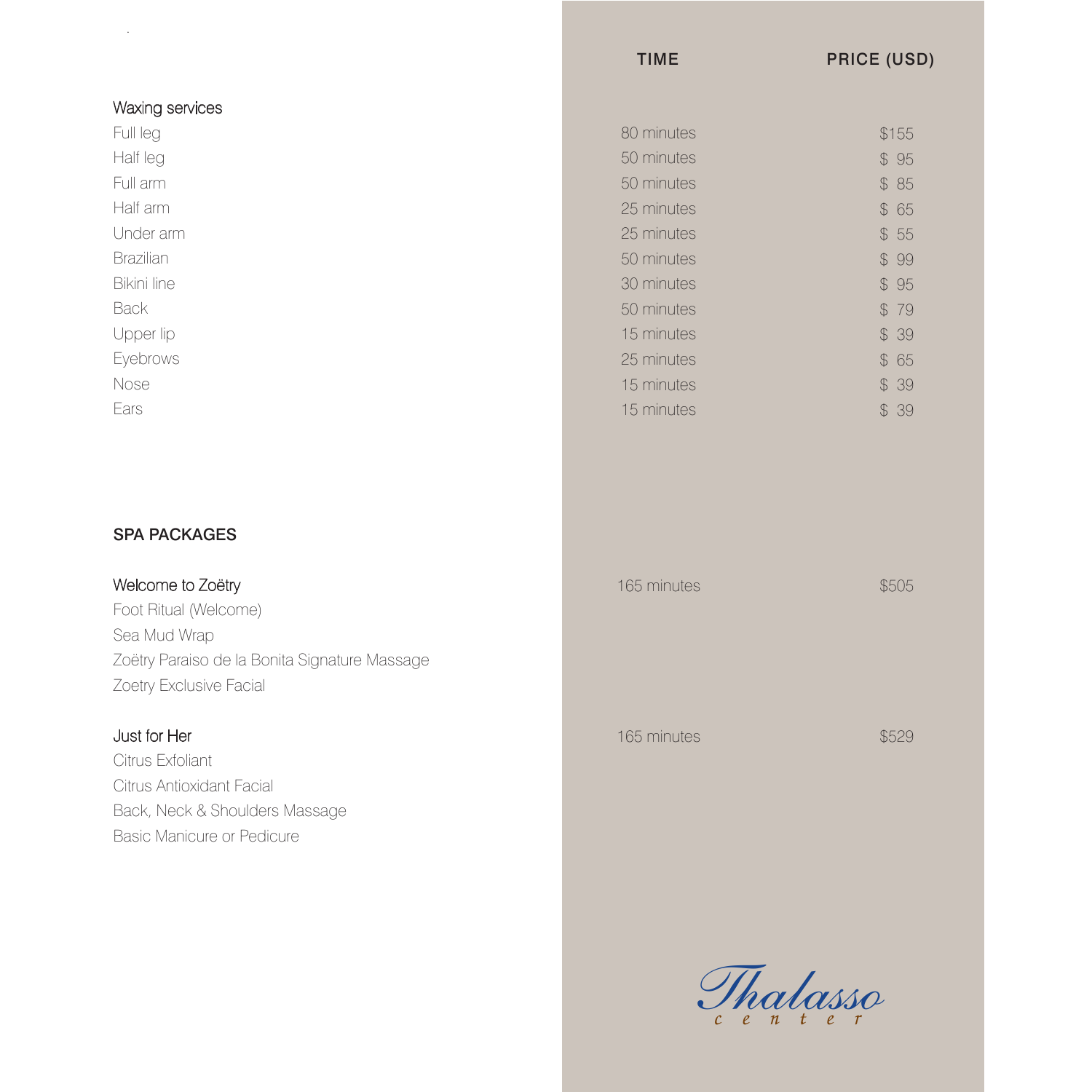|                                                                                                                                                                      | <b>TIME</b>                            | <b>PRICE (USD)</b>     |
|----------------------------------------------------------------------------------------------------------------------------------------------------------------------|----------------------------------------|------------------------|
| Just for Him<br>Foot Ritual (Welcome)<br>Deep Tissue Massage<br>Gentlemen's Facial<br>Spa Manicure or Pedicure                                                       | 200 minutes                            | \$519                  |
| Mayan Ritual<br>La Bonita's Secret<br>Mayan Massage                                                                                                                  | 130 minutes                            | \$349                  |
| Couple Romantic Escape<br>Foot Bath (Welcome)<br>Couples Massage<br>Chocolate covered strawberries will be served at the end of<br>your massage.                     | 80 minutes                             | \$620                  |
| Royal Oxygen Ritual for Couples<br>Oxygenating Face & Body treatment                                                                                                 | 110 minutes                            | \$705                  |
| PRIVATE SESSIONS<br>Private Temazcal (per group) Max 10 people<br>Private Yoga, Pranayama, Meditation Classes (per session)<br>Private Aqua Gym Classes (per person) | 90 minutes<br>50 minutes<br>30 minutes | \$285<br>\$129<br>\$55 |

Prices are subject to change without notice.

Taxes included.

Not combinable with coupons, certificates or other promotions